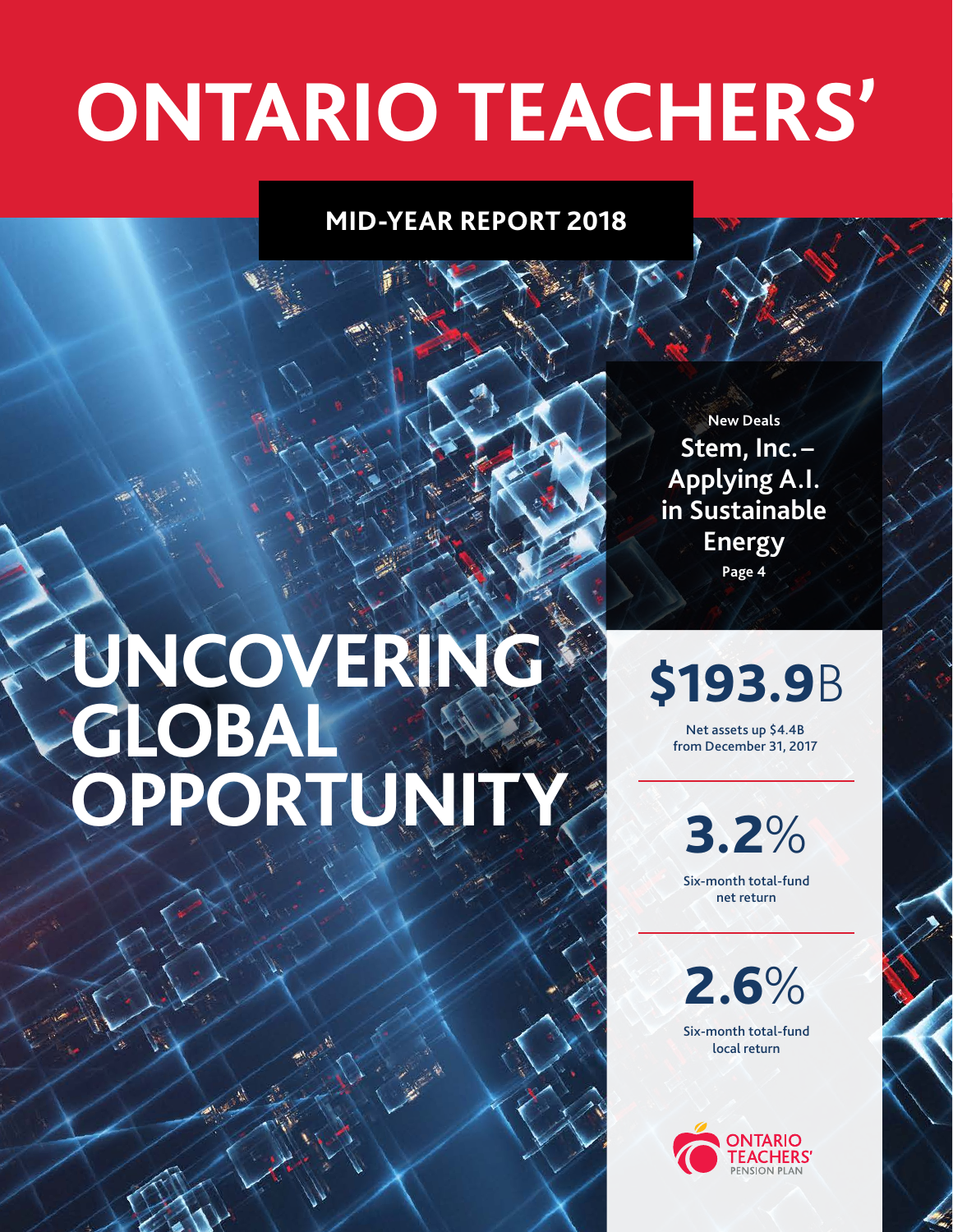# **MID-YEAR HIGHLIGHTS**



**At Ontario Teachers', we defne success by our ability to pay pensions for generations to come, and we are continuously advancing and innovating on that mission. Even in these uncertain markets, our balanced portfolio approach is delivering solid returns, and our investment teams continue to fnd opportunities for long-term growth.** 

**Ron Mock**, President and Chief Executive Officer

# **INVESTOR RELATIONS**

The newly launched Investor Relations section of our website (<www.otpp.com/investor-relations>) shares information with the investment community about Ontario Teachers' investment funding strategy and Ontario Teachers' Finance Trust (OTFT), whose commercial paper and term debt issuances are fully guaranteed by Ontario Teachers'.

# TOTAL-FUND RETURN

Net assets reached \$193.9 billion as of June 30, 2018, a \$4.4 billion increase from December 31, 2017. The total-fund net return was 3.2% for the first six months of the year.



**3.2%** Six-month total-fund net return

# A HISTORY OF SUCCESSFUL RETURNS

**INVESTMENT PERFORMANCE** 

| <b>NET RETURNS1</b>    |                            |        |         |                                                |
|------------------------|----------------------------|--------|---------|------------------------------------------------|
| $3.2\%$                |                            |        |         | 9.7% 9.6% 7.6% 9.9%                            |
| <b>2018 YTD</b>        | 1-Year                     | 5-Year | 10-Year | Return since inception<br>to December 31, 2017 |
| As of<br>June 30, 2018 | As of<br>December 31, 2017 |        |         |                                                |

<sup>1</sup> Net returns include Ontario Teachers' investment administrative expenses.

# CURRENCY IMPACT ON TOTAL-FUND RETURN

In the frst half of 2018, currency had a +0.7% impact on the total fund, resulting in a gain of \$1.4 billion that was mainly driven by the appreciation of the U.S. dollar.

2.6%**Six-month total-fund local return**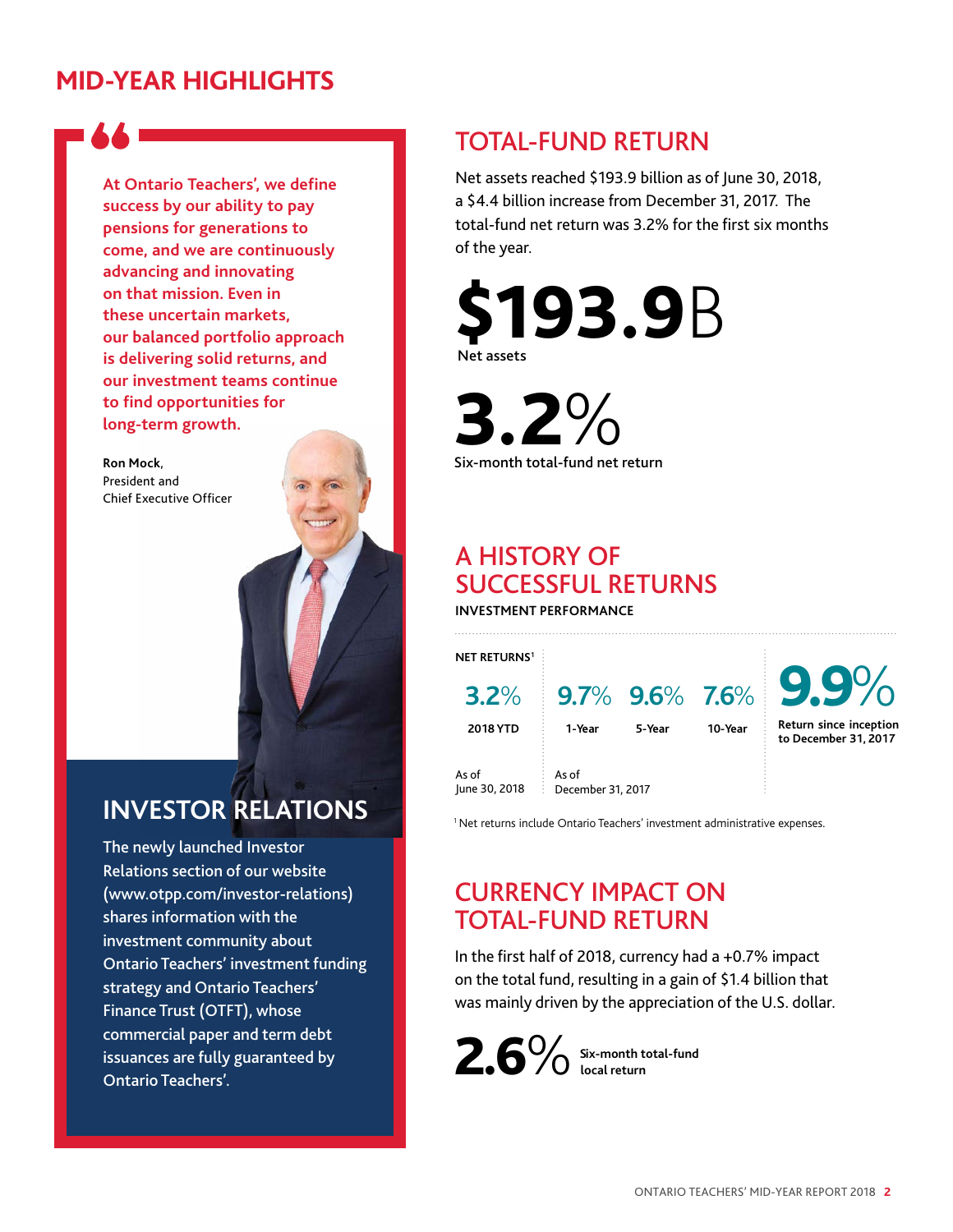# **DETAILED ASSET MIX**

**At Ontario Teachers', we are intentional in our balanced portfolio design, which is focused on managing risk while achieving a consistent 4% real rate of return over the long term. The benefts of diversifcation are clear, managing risk while delivering solid returns in what has been a volatile market in the year to date.** 

**Ziad Hindo**, Chief Investment Officer

|                              | As at June 30, 2018    |           | As at December 31, 2017 |                |
|------------------------------|------------------------|-----------|-------------------------|----------------|
|                              | (Canadian \$ billions) | (percent) | (Canadian \$ billions)  | (percent)      |
| Equity                       |                        |           |                         |                |
| Publicly traded              | 35.1                   | 18        | 35.2                    | 19             |
| Non-publicly traded          | 32.1                   | 17        | 31.9                    | 17             |
|                              | 67.2                   |           | 67.1                    |                |
| <b>Fixed income</b>          |                        |           |                         |                |
| <b>Bonds</b>                 | 46.8                   | 24        | 41.4                    | 22             |
| Real-rate products           | 20.4                   | 11        | 20.0                    | 11             |
|                              | 67.2                   |           | 61.4                    |                |
| Inflation sensitive          |                        |           |                         |                |
| Commodities                  | 13.5                   | 7         | 11.1                    | 6              |
| Natural resources            | 7.3                    | 4         | 6.6                     | 3              |
| Inflation hedge              | 9.2                    | 5         | 8.9                     | 5              |
|                              | 30.0                   |           | 26.6                    |                |
| <b>Real assets</b>           |                        |           |                         |                |
| Real estate                  | 26.7                   | 14        | 25.5                    | 14             |
| Infrastructure               | 17.2                   | 9         | 18.7                    | 10             |
| Real-rate products           | 4.2                    | 2         | 1.5                     | 1              |
|                              | 48.1                   |           | 45.7                    |                |
| Credit                       | 14.4                   | 7         | 13.6                    | $\overline{7}$ |
| Absolute return strategies   | 13.5                   | 7         | 10.7                    | 6              |
| Overlay                      | (0.4)                  |           | (0.3)                   |                |
| Money market                 | (48.7)                 | (25)      | (39.4)                  | (21)           |
| Net investments <sup>1</sup> | 191.3                  | 100       | 185.4                   | 100            |

1 Net investments, which comprise investments less investment-related liabilities per the June 30, 2018 Condensed Interim Consolidated Statement of Financial Position, exclude all other assets and liabilities.

# **HELLY HANSEN -A CASE OF VALUE CREATION**

**- contribute to our goal of delivering returns through long term value - iconic, high performance outdoor and workwear apparel business that - we sold in July to Canadian Tire Corporation, Ltd., ending a six year - - brand on its core values, enhance direct to consumer distribution and At Ontario Teachers', our investment strategy is to partner with the companies that we acquire to improve governance, support growth and creation. A case in point was our partnership with Helly Hansen, the journey that saw us revamp management, focus and reposition the boost its global presence and proftability.** 

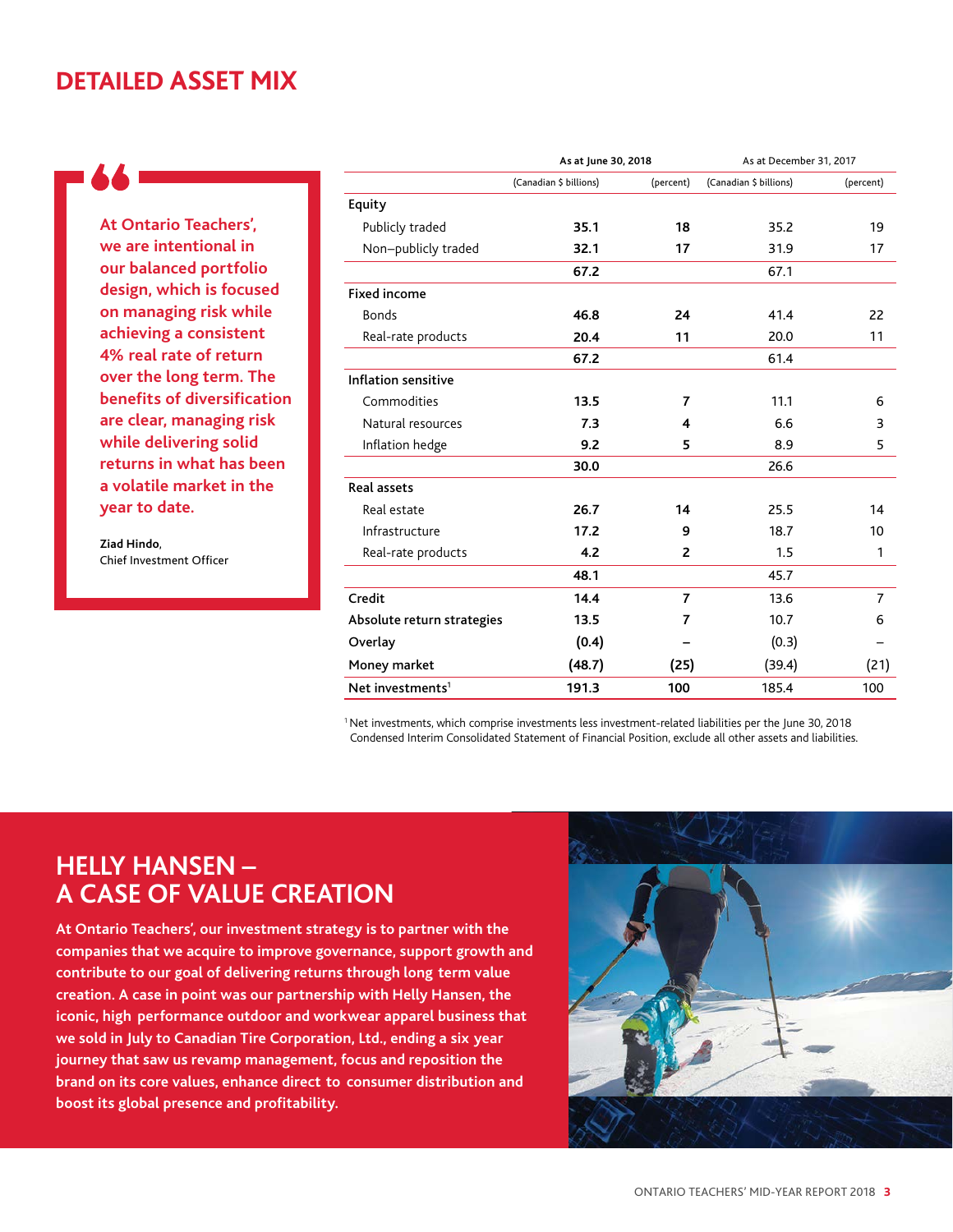# **INVESTING IN RELATIONSHIPS**

**HIGHLIGHTS OF THE FIRST SIX MONTHS** 



### **European Camping Group**

Ontario Teachers' agreed to acquire a 40% minority stake in France-based European Camping Group, joining with management and other investors as the provider of mobile-homes holiday rentals targets further global growth.



#### **GCT Global Container Terminals**

We embraced new partnerships with an agreement to sell partial stakes in GCT, a leading container operator in North America, to IFM Investors and British Columbia Investment Management Corporation.

### **GFL**

**Environmental Inc.**  Ontario Teachers' participated with a group of investors, led by BC Partners, in the recapitalization of Torontobased GFL Environmental Inc., one of the largest environmental services providers in North America.

#### **Helly Hansen**

Ontario Teachers' agreed to sell its majority stake in Helly Hansen Group AS, the iconic Norwegian designer and marketer of high-performance outdoor and workwear apparel.



#### **Heartland Dental**

Ontario Teachers' and other existing shareholders agreed to sell a majority stake in U.S.-based Heartland Dental, the largest dental support organization in the United States, to KKR. Ontario Teachers' will retain sizeable ownership and will continue as a significant partner to the company.



#### **Stem, Inc.**

Ontario Teachers' extended its commitment to the transition to a lowcarbon economy with a \$200 million commitment to finance systems developed by Stem, the San Francisco-based global leader in artificial intelligence (A.I.)–powered energy storage, as it moves into the Ontario market.

### **Techem GmbH**

Ontario Teachers' joined Partners Group and Caisse de dépôt et placement du Québec to acquire Techem GmbH, a global market leader in the provision of heat and water sub-metering services to real estate operators and private homeowners in more than 20 countries.

#### **Ubisoft**

Ontario Teachers' partnered with Tencent, the founders and management of Ubisoft, and other investors in a negotiated purchase of Vivendi's stake in the France-based publicly listed company, which is a leading creator, publisher and distributor of interactive entertainment and services, with a rich portfolio of worldrenowned brands.





**At Ontario Teachers', portfolio globalization remains key to supporting our mission. In a world of high-priced assets, we continue to uncover active investment opportunities, as well as identifying the right time to divest particular assets.** 

**Jo Taylor**, Executive Managing Director, Global Development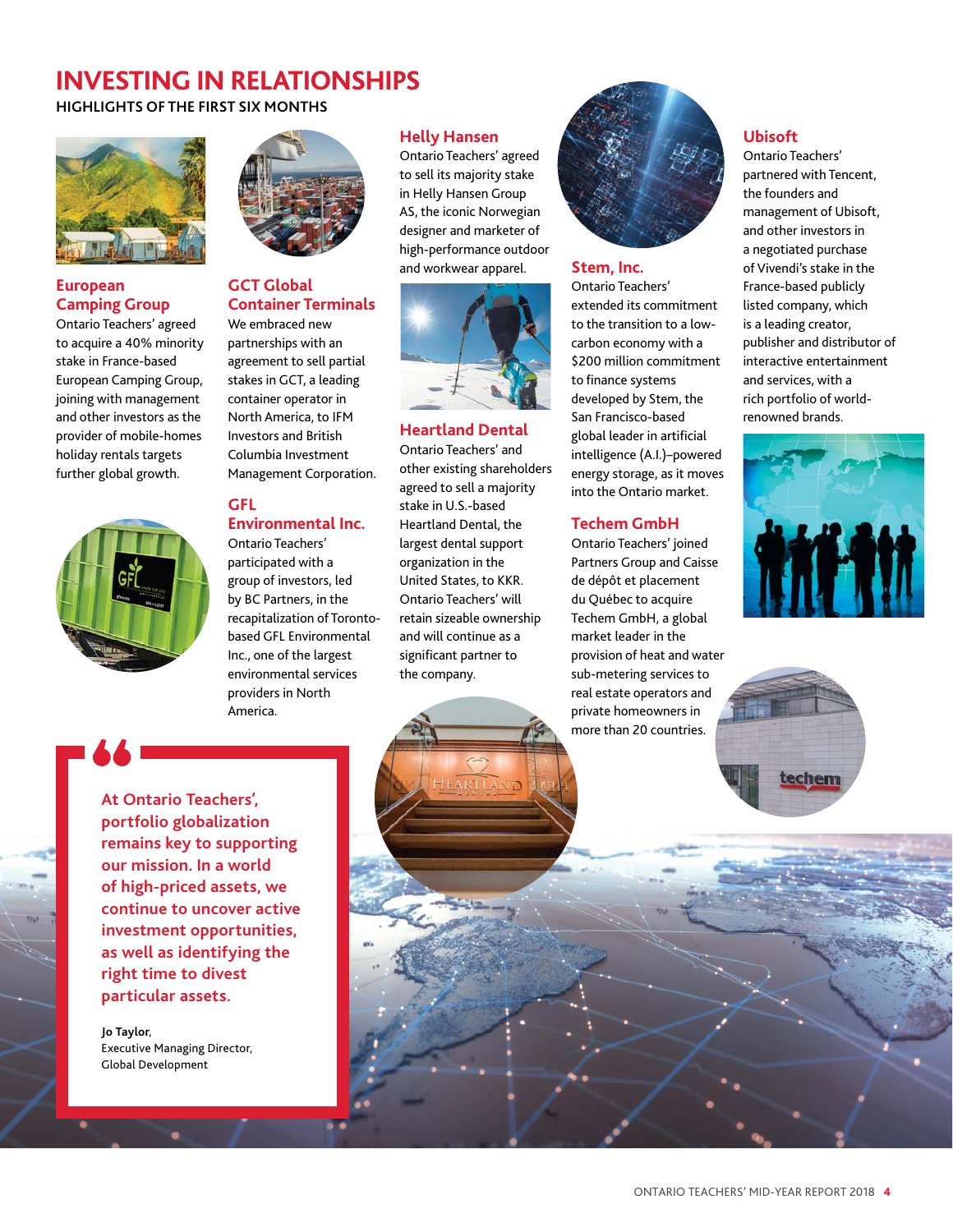# **A LEADER IN RESPONSIBLE INVESTING**



# LEADING G7 INVESTORS IN SUPPORT OF GLOBAL DEVELOPMENT

de dépôt et placement du Québec, tackle some of the most serious issues the Government of Canada and other facing the global community. Partner leading investors, launched an ambitious institutions representing more than project to advance key G7 development \$6 trillion in assets under management initiatives. These initiatives were have pledged to commit resources, designed to provide tangible benefits to expertise and networks to:

Ontario Teachers', alongside Caisse the participant institutions while helping



Enhance expertise in infrastructure financing and development in emerging economies



Open opportunities for women in finance and investment worldwide



Speed up the implementation of uniform and comparable climaterelated disclosures

# **GOOD GOVERNANCE MEANS GOOD BUSINESS**

As a global leader in corporate governance, we believe in engaging with and pushing boards and companies to improve their effectiveness. Our approach to responsible investing includes exercising our right to vote at every meeting of every public company that we own. We have developed a comprehensive set of corporate governance principles to guide our proxy voting and to encourage companies to take actions that we believe are in shareholders' best interest.

**PROPOSALS VOTED\***  20,358

**MEETINGS VOTED\***  1,571

**ENGAGEMENTS LED OR PARTICIPATED IN\*** 

\* Six months ended June 30, 2018

DEVELOPING ENVIRONMENTAL AND SOCIAL **GUIDELINES** FOR BOARDS

Ontario Teachers' Responsible Investing to a growing emphasis on environmental department was instrumental in the Canadian and social factors by both corporations Coalition for Good Governance's (CCGG) and investors. Ontario Teachers' was also a development of a practical guide (*[The](https://www.ccgg.ca/site/ccgg/assets/pdf/the_directors__e_s_guidebook.pdf 
)  [Directors' E&S Guidebook](https://www.ccgg.ca/site/ccgg/assets/pdf/the_directors__e_s_guidebook.pdf 
)*) directors to assess and oversee environmental and its mission of promoting good and social issues. The initiative was a response governance practices in public companies.

founding member of the CCGG in 2003, and continues to contribute to the organization